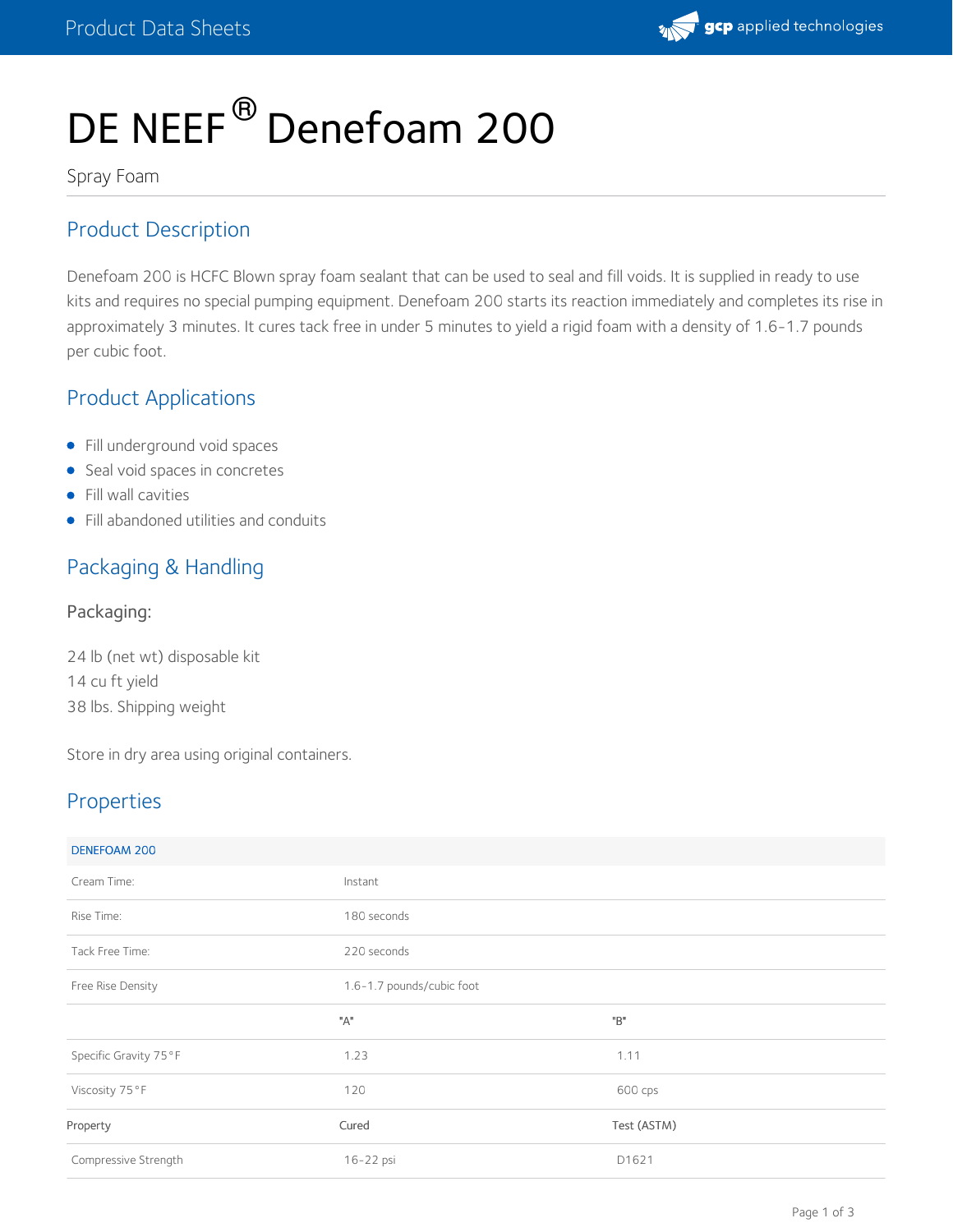## Product Data Sheets



| Dimensional Stability       | $-2\%$ to $+8\%$     | D2126 |
|-----------------------------|----------------------|-------|
| Closed Cell Content         | 80-90 %              | D2856 |
| Moisture Vapor Transmission | 3.0 to 5.0 perm/inch | E96   |
| Expansion                   | 43 V (volumes)       |       |

Note: The data shown above reflects typical results based on laboratory testing under controlled conditions. Reasonable variations from the data shown above may result.

## Product Advantages

- Easy to install
- Packaged in kits
- **•** Low-density material
- ASTM E-108 Class A
- ASTM E-84 Class II

#### Extend hose/ gun assembly

Open top of box and open cylinder valves. Enclosed wrench may be needed.

Lube gun port with enclosed lubricant to prevent foam build up around ports.

Insert bottom of static mixer into bottom slot on qun.

Latch top by pushing towards back of gun until a snap is heard.

If more than 1 minute elapses between spraying, change static mixer. This prevents blow back in the lines.

Remove used static mixer by pushing top latch up and forward to unsnap.

Do not attempt to clean hose lines.

Once the kit of Denefoam 200 is empty, the box, gun and hoses can be disposed of as normal trash.

If the opened kit needs to be stored, remove static mixer, coat inlet nozzles with petroleum jelly, replace static mixer and leave gun lock on.

Denefoam 200 should be removed from surfaces that are not to be grouted before the material takes a final set and hardens. Once hardened the material must be removed by mechanical means.

Note: On site conditions vary. Adjustment to this procedure can be made to fit conditions, but should be made prior to the start of the job with the Contractor and On Site Engineer.

Injection: During injection the grout will follow the path of least resistance. When the material has stopped penetrating it will continue to expand against the limits of the confined space and compress within itself, forming a dense, closed cell foam.